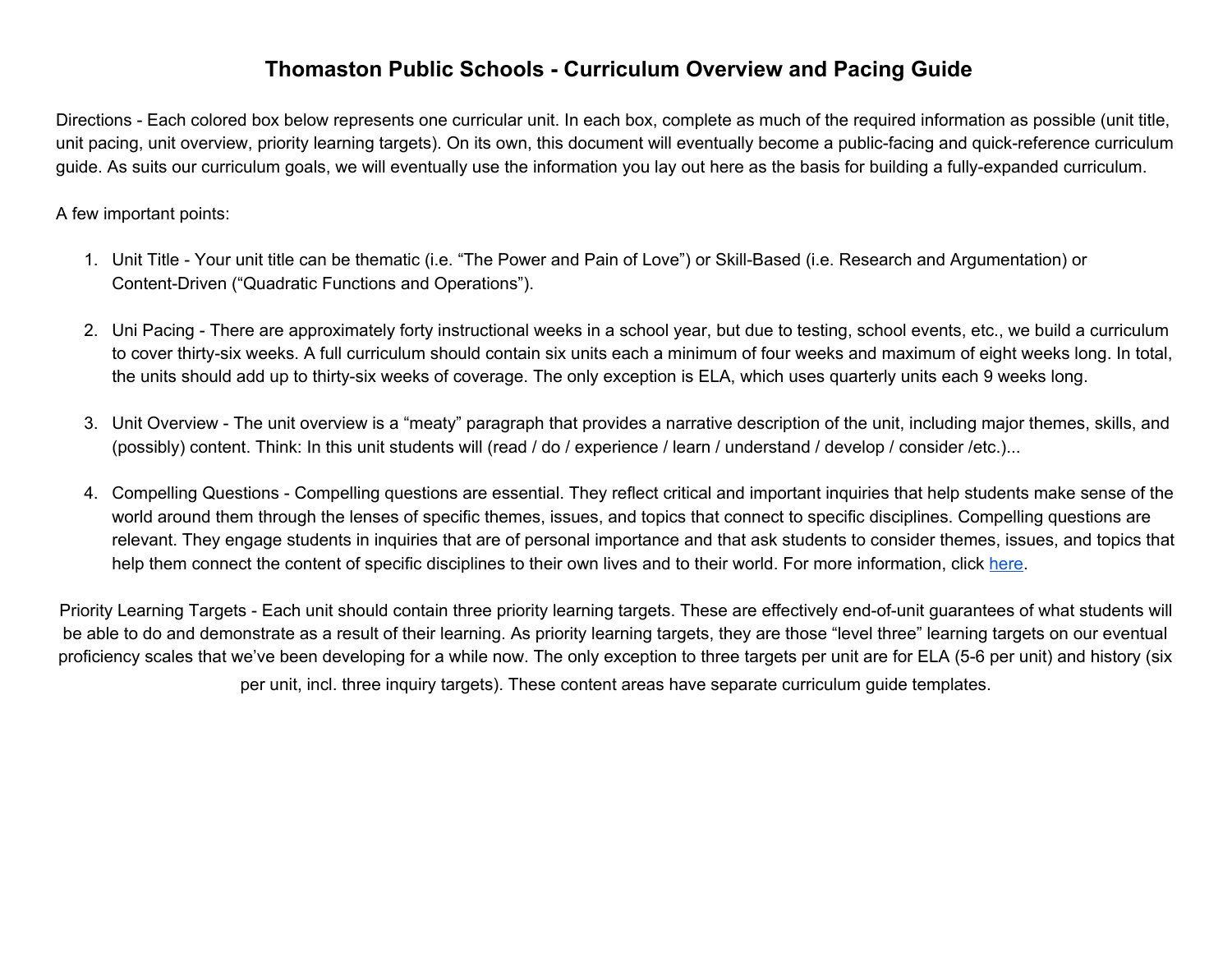| <b>Course Title: Kindergarten ELA</b>                                                                                                                                                                                                                                                                                                                                         |                                                                                                                                                                                                                                                                                                    |                                                                                                          |
|-------------------------------------------------------------------------------------------------------------------------------------------------------------------------------------------------------------------------------------------------------------------------------------------------------------------------------------------------------------------------------|----------------------------------------------------------------------------------------------------------------------------------------------------------------------------------------------------------------------------------------------------------------------------------------------------|----------------------------------------------------------------------------------------------------------|
| <b>School: Black Rock School</b>                                                                                                                                                                                                                                                                                                                                              | <b>Grade: K</b>                                                                                                                                                                                                                                                                                    | Curriculum Pacing: 16 weeks (Kindergarten<br>requires extra time for decoding and fluency in<br>reading) |
| <b>Unit One: We Are Readers and Writers</b>                                                                                                                                                                                                                                                                                                                                   | <b>Unit Two: Narrative Writing and Reading Strategies</b>                                                                                                                                                                                                                                          |                                                                                                          |
| <b>Unit Pacing: 4 weeks</b>                                                                                                                                                                                                                                                                                                                                                   | <b>Unit Pacing: 4 weeks</b>                                                                                                                                                                                                                                                                        |                                                                                                          |
| <b>Unit Overview:</b>                                                                                                                                                                                                                                                                                                                                                         | <b>Unit Overview:</b>                                                                                                                                                                                                                                                                              |                                                                                                          |
| In this unit in reading students will learn the procedures and<br>processes of Reader's Workshop. Students will establish their<br>identities as readers and develop their foundational skills.<br>In this unit in writing students will learn the procedures and<br>processes of Writer's Workshop. Students will establish their<br>identities as authors and illustrators. | In this unit in reading students will become better readers by using<br>everything they know about the pictures and the words.<br>In this unit in writing students will continue using strategies to make<br>their writing more clear and they will write words and sentences in their<br>stories. |                                                                                                          |
| Summative Assessment: iReady Reading Diagnostic, and<br>Skills-Based Assessment Packet (Aligned to standards).                                                                                                                                                                                                                                                                | <b>Summative Assessment: Narrative Writing Prompt, DRA, and</b><br>Skills-Based Assessment Packet (Aligned to standards).                                                                                                                                                                          |                                                                                                          |
| <b>Compelling Questions:</b>                                                                                                                                                                                                                                                                                                                                                  | <b>Compelling Questions:</b>                                                                                                                                                                                                                                                                       |                                                                                                          |
| 1. How can I read books "as best I can" both by myself and with a<br>partner?                                                                                                                                                                                                                                                                                                 | 1. How can I use all I know about the pictures and the words to read<br>and understand books?                                                                                                                                                                                                      |                                                                                                          |
| 2. How do authors and illustrators make their writing the best it can<br>be?                                                                                                                                                                                                                                                                                                  | 2. How can I use strategies to make my writing readable?                                                                                                                                                                                                                                           |                                                                                                          |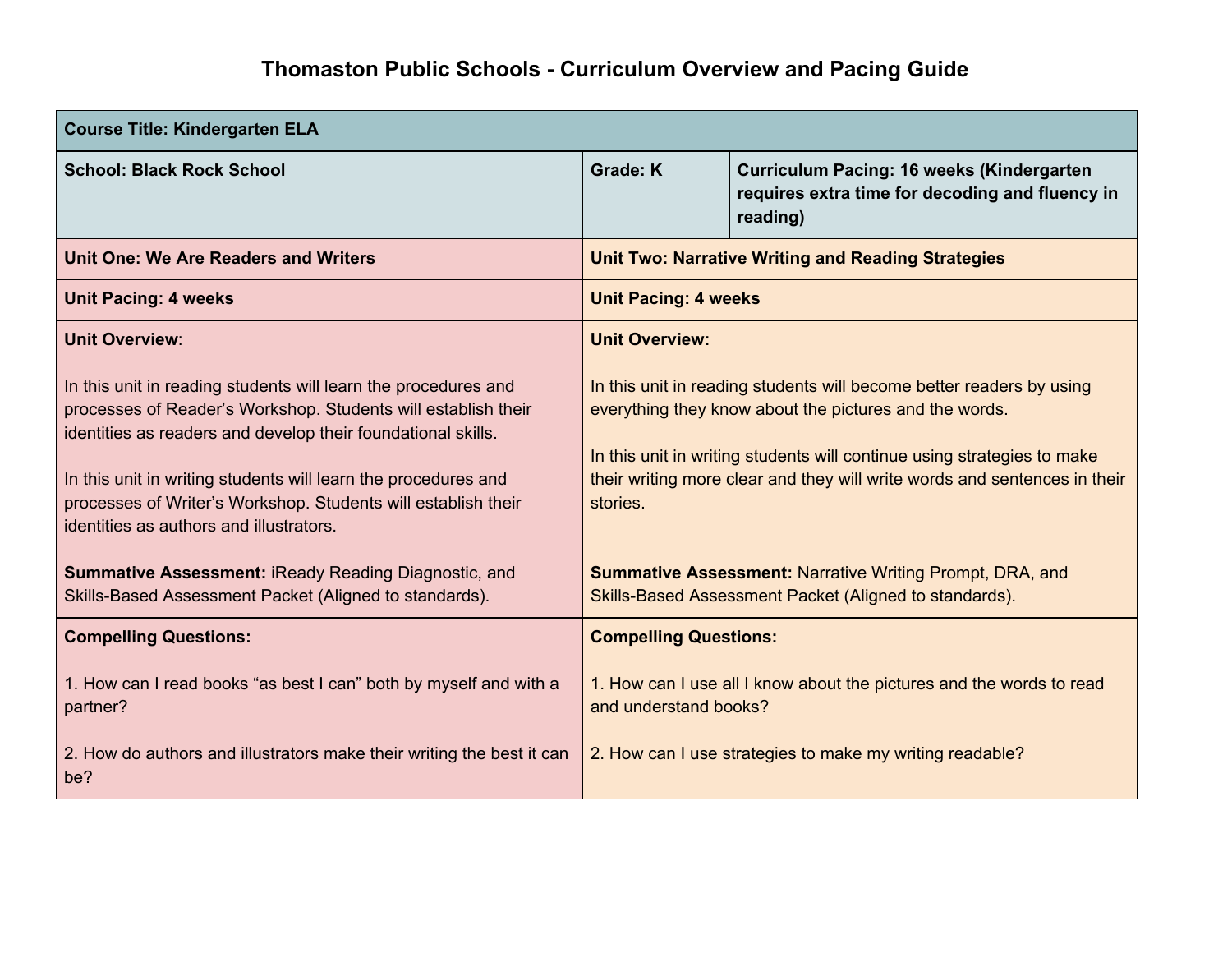| <b>Priority Learning Targets</b>                                                                                                                  | <b>Priority Learning Targets</b>                                                                         |  |
|---------------------------------------------------------------------------------------------------------------------------------------------------|----------------------------------------------------------------------------------------------------------|--|
| 1. I can explain how illustrations connect to events in a story or                                                                                | 1. I can retell a story or recount a text with most of the key details with                              |  |
| ideas in a text. (CCSS.ELA-LITERACY.RL.K.7; RI.K.7)                                                                                               | prompting. (CCSS.ELA-LITERACY.RL.K.2; RI.K.2)                                                            |  |
| 2. I can ask and answer questions about what I read (with                                                                                         | 2. I can explain how characters, events, ideas, or pieces of                                             |  |
| prompting). (CCSS.ELA-LITERACY.RL.K.1; RI.K.1)                                                                                                    | information are connected in a text (with prompting and support).                                        |  |
| 3. I can write with words and pictures to share information about a                                                                               | (CCSS.ELA-LITERACY.RL.K.3; RI.K.3)                                                                       |  |
| topic. (CCSS.ELA-LITERACY.W.K.2)                                                                                                                  | 3. I can write with words and pictures to share my opinion of a topic or                                 |  |
| 4. I can write with words and pictures to tell a story and share my                                                                               | book I am reading. (CCSS.ELA-LITERACY.W.K.1)                                                             |  |
| feelings about what happened in the story.                                                                                                        | 4. I can use questions and suggestions from others to make my writing                                    |  |
| (CCSS.ELA-LITERACY.W.K.3)                                                                                                                         | better (with prompting and support). (CCSS.ELA-LITERACY.W.K.5)                                           |  |
| 5. I can give detailed descriptions of familiar people, places, things,<br>and events (with prompting and support).<br>(CCSS.ELA-LITERACY.SL.K.4) | 5. I can add drawings and pictures to give more detail to my<br>descriptions. (CCSS.ELA-LITERACY.SL.K.5) |  |
| <b>Unit Three: Becoming Avid Readers and Persuasive Writing</b>                                                                                   | Unit Four: Informational Writing and Reading More Challenging<br><b>Books</b>                            |  |
| <b>Unit Pacing: 4 weeks</b>                                                                                                                       | <b>Unit Pacing: 4 weeks</b>                                                                              |  |
| <b>Unit Overview:</b>                                                                                                                             | <b>Unit Overview:</b>                                                                                    |  |
| In this unit in reading, students will use all that they have learned to                                                                          | In this unit in reading students will become better readers by using all                                 |  |
| read successfully independently and with others.                                                                                                  | that they have learned to read more challenging books.                                                   |  |
| In this unit in writing, students will write an opinion piece to explain                                                                          | In this unit in writing students will write informational texts that include                             |  |
| how they feel about a topic and why.                                                                                                              | facts about a chosen topic.                                                                              |  |